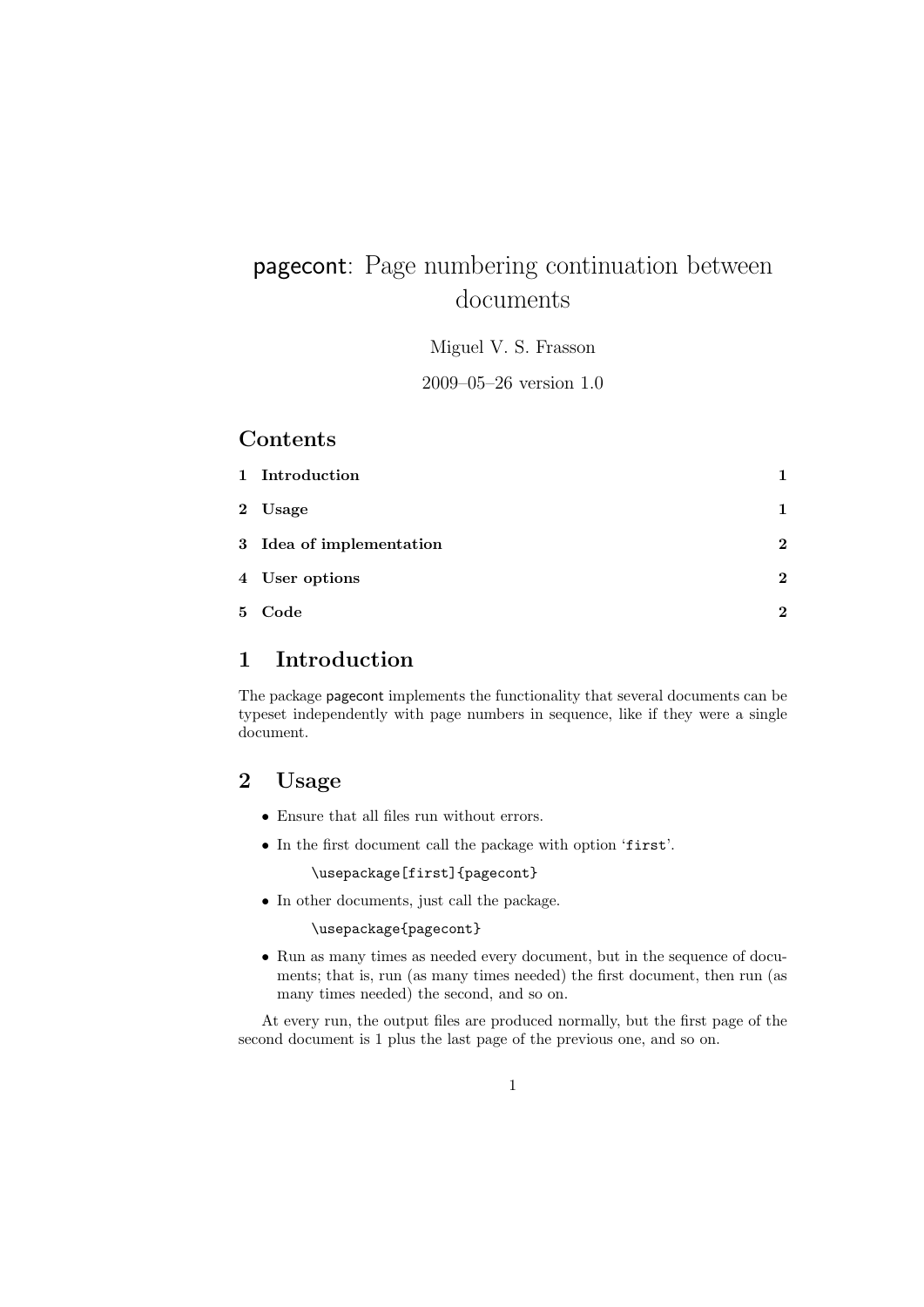# 3 Idea of implementation

At the end of documents, a file (default is 'pagecont.pco') is saved with the current file information plus last file last page. If the filename saved is the same, uses the last file last page. If it is not the same, then you are compiling another file, so the last page saved plus 1 is to be used as new first page.

If the file saved does not exist, then no page is set, like if this document is the first one.

#### 4 User options

first The document that uses the option first does not set pages. It is safer to use this option, because afterwards one starts again to process the documents from the beginning, and if the file where the info is saved exists, the page numbering will continue from the number saved in the last run.

savefile= $file$ ilename With option 'savefile= $file$ ame' you can override the default save file, which is pagecont.pco.

# 5 Code

Identidication of the package.

```
1 \NeedsTeXFormat{LaTeX2e}
                    2 \ProvidesPackage{pagecont}%
                    3 [2009/05/26 v1 Page numbering continuation between documents]
                       Using package keyval.
                    4 \RequirePackage{keyval}
            first Declaring option first, which sets a switch when executed.
                    5 \newif\ifPGC@first
                    6 \PGC@firstfalse
                    7 \DeclareOption{first}{\PGC@firsttrue}
savefile=fileilename Declaring option savefile=filename, using the keyval package.
                    8 \newcommand{\PGC@savefile}{pagecont.pco}
                    9 \define@key{PGC@}{savefile}{\renewcommand{\PGC@savefile}{#1}}
                    10 \newcommand{\PGC@kvsetkeys}[1]{\setkeys{PGC@}{#1}}
                    11 \DeclareOption*{\expandafter\PGC@kvsetkeys\expandafter{\CurrentOption}}
                       Processing options.
                    12 \ProcessOptions
        \PGC@info The macro \PGC@info, which is the content of the file \PGC@savefile, has
                   3 args. The first is the jobname of the file that saved the file. When called (at
                   package call), it compares the saved jobname and the actual \jobname. If they
```
are the same, then we should use the last page of last document (with different jobname). This last page is the second arg of \PGC@info. If the jobnames are

2